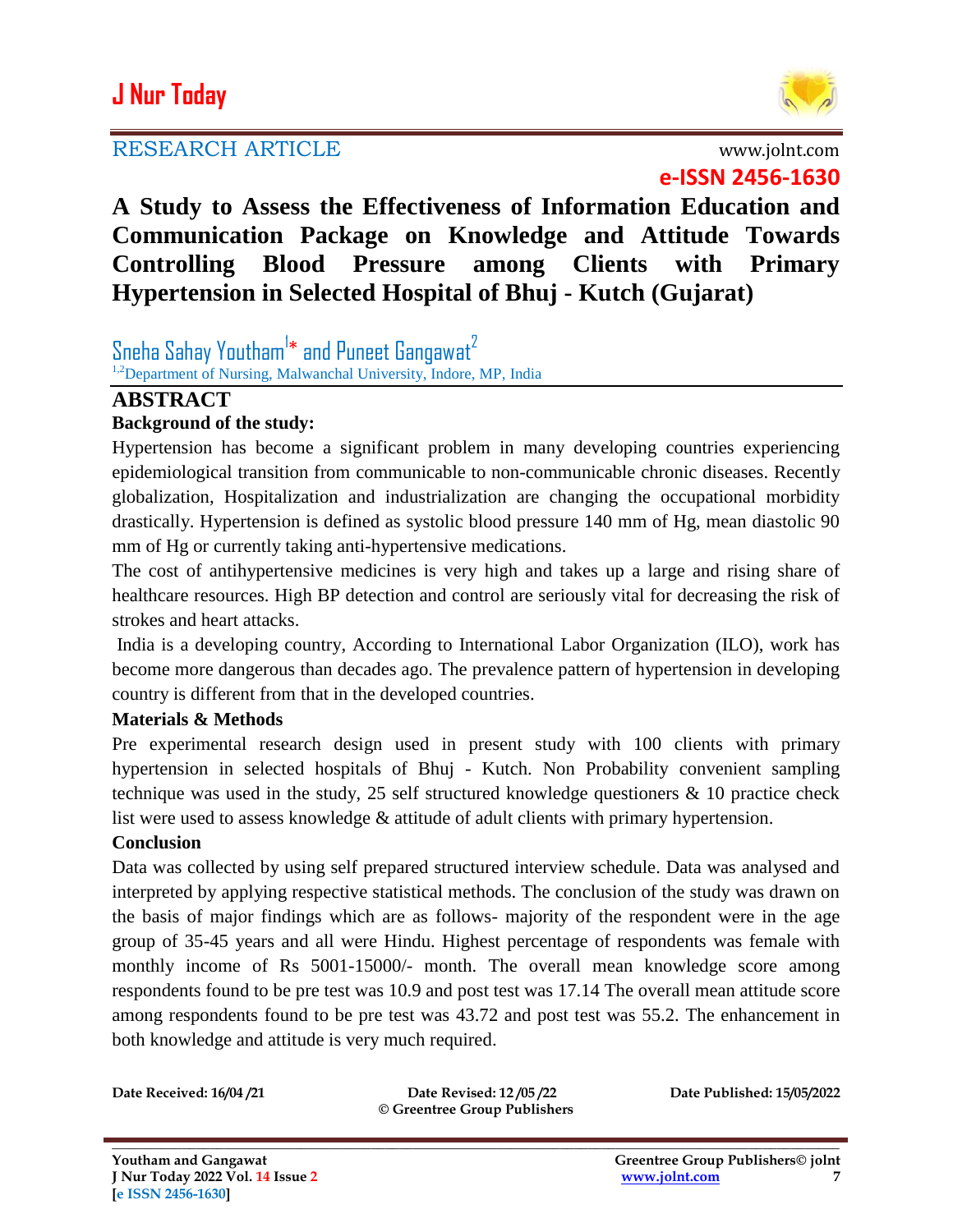

## **KEYWORDS**

*IEC package, Knowledge, Attitude, Controlling of Blood Pressure, Primary Hypertension*

# **INTRODUCTION**

Health is the level of activity or function of the body of a living person. In humans, it is a normal state of mind and body, usually meaning relief from illness, injury, or pain. Health is defined as the state of complete physical, mental and social well-being and not just the absence of disease or illness (World Health Organization, 1946).

Hypertension is becoming a global epidemic and threat to the world population. Hypertension is one of the most common chronic diseases and one of the most critical health problems causing death as single contributor in developed and developing countries<sup>1,2</sup>.

# **RESEARCH METHODOLOGY**

According to Abdellah (1979) research methodology involves the systematic procedure by the researcher which starts from initial identification of the problem to its final conclusion. The research approach is a quantitative, experimental research approach used in this study. The research design selected for the present study was the pre experimental research design that was used in this study. The population of the study were the patients admitted in selected hospitals of Bhuj City in Gujarat with primary hypertension and falling in the age group of 35 to 65 years. Non probability convenient sampling technique was used in this study. The tools used for the study include sociodemographical Performance, a structured knowledge questionnaire & an attitude check list regarding prevention of hypertension.

Guide sheet was prepared regarding prevention of Primary Hypertension. A pilot study was conducted on a client with hypertension, 35-65 years old, at Accord Hospital Bhuj – Kutch. For this study the investigator took into consideration the ethical issues. No ethical issues against conducting the study.

Data Analysis and Interpretation

The findings based on descriptive and inferential statistical analysis are presented as follows. Section I: Description of demographic variables of patients with primary hypertension.

Section II: Description of pretest and post test level of knowledge and attitude towards controlling of blood pressure among clients with primary hypertension.

**\_\_\_\_\_\_\_\_\_\_\_\_\_\_\_\_\_\_\_\_\_\_\_\_\_\_\_\_\_\_\_\_\_\_\_\_\_\_\_\_\_\_\_\_\_\_\_\_\_\_\_\_\_\_\_\_\_\_\_\_\_\_\_\_\_\_\_\_\_\_\_\_\_\_\_\_\_\_\_\_\_\_\_\_\_\_\_\_\_\_\_\_\_\_\_\_\_\_\_\_\_\_\_\_**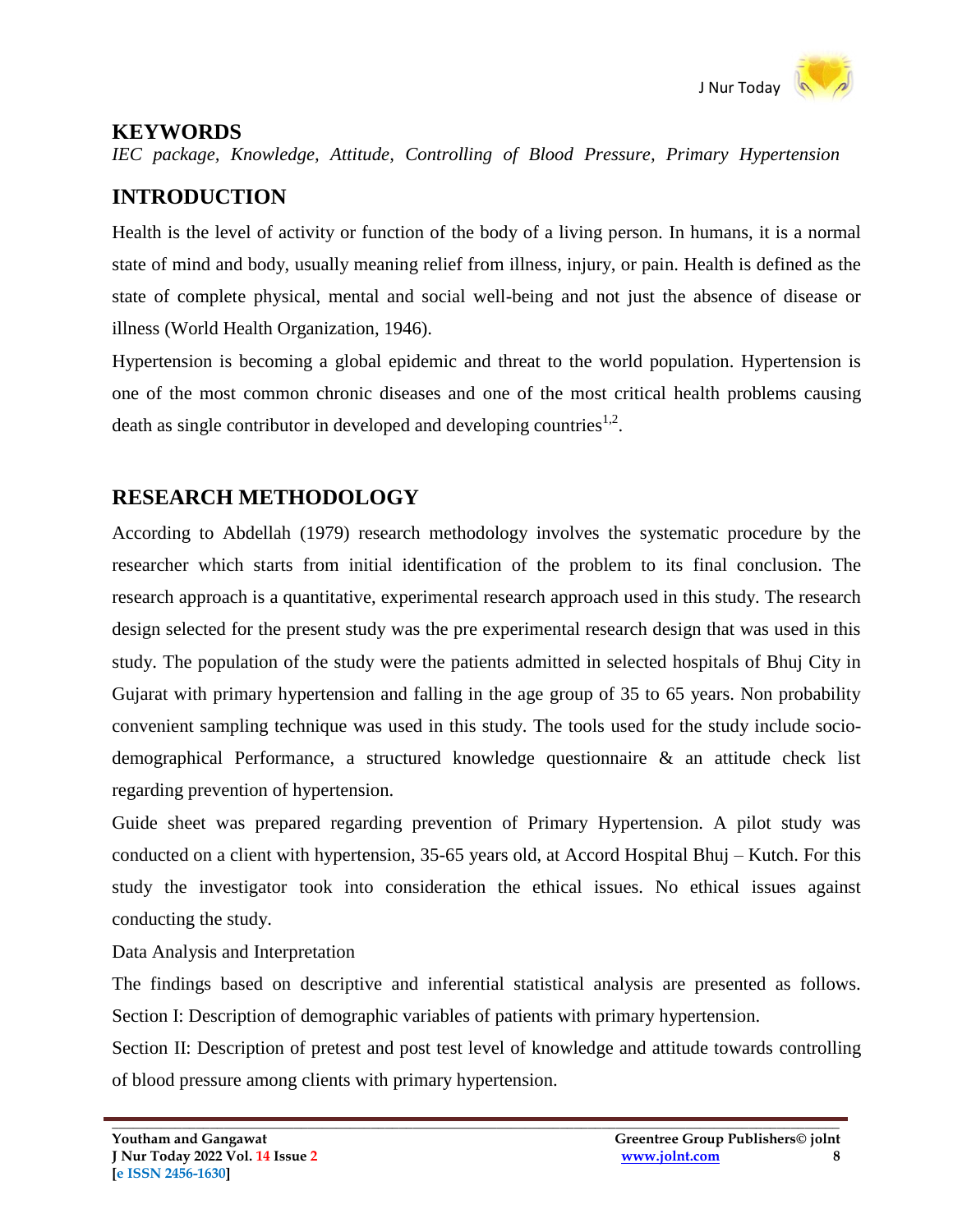

Section III: Comparison of pretest and post test knowledge score and attitude score in controlling blood pressure among patients with primary hypertension.

Section IV: Correlation between pretest and post test knowledge score and attitude score. Section V: Association of demographic variables with pretest knowledge and attitude score regarding controlling of blood pressure.

### **Section – I**

**Table 1** Description of demographic variables of patients with primary hypertension

| S. No.           | <b>Demographic Variables</b> | Frequency (f)    | Percentage (%)   |
|------------------|------------------------------|------------------|------------------|
| 1.               | Age                          |                  |                  |
|                  | a) 35 - 45 years             | 28               | 28%              |
|                  | b) $46 - 55$ years           | 42               | 42%              |
|                  | c) 56 - 65 years             | 30               | 30%              |
| $\overline{2}$ . | Gender                       |                  |                  |
|                  | a) Male                      | 40               | 40%              |
|                  | b) Female                    | 60               | 60%              |
| 3.               | Religion                     |                  |                  |
|                  | a) Hindu                     | 86               | 86%              |
|                  | b) Muslim                    | 14               | 14%              |
|                  | c) Christian                 | $\boldsymbol{0}$ | $\boldsymbol{0}$ |
|                  | d) Others                    | $\boldsymbol{0}$ | $\boldsymbol{0}$ |
| 4.               | Education                    |                  |                  |
|                  | a) Illiterate                | $\overline{4}$   | 4 %              |
|                  | b) Primary                   | 52               | 52 %             |
|                  | c) Secondary                 | 30               | 30 %             |
|                  | d) Higher secondary          | 10               | 10 %             |
|                  | e) Graduate                  | $\overline{4}$   | 4 %              |
| $\overline{5}$ . | Occupation                   |                  |                  |
|                  | a) Unemployed                | 50               | 50               |
|                  | b) Business                  | 38               | 38               |
|                  | c) Technical work            | $8\,$            | $8\,$            |
|                  | d) Professional              | $\overline{4}$   | $\overline{4}$   |
| 6.               | Marital status               |                  |                  |
|                  | a) Married                   | 82               | 82               |
|                  | b) Single                    | $\overline{2}$   | $\overline{2}$   |
|                  | c) Divorcee                  | $\overline{0}$   | $\overline{0}$   |
|                  | d) Widow/ widower            | 16               | 16               |
| 7.               | Monthly income               |                  |                  |
|                  | a) Below Rs. 5000/-          | 12               | 12               |
|                  | b) Rs. 5001-15,000/-         | 42               | 42               |
|                  | c) Rs.15,001-25,000/-        | 40               | 40               |
|                  | d) Above Rs. 25,001/-        | 6                | 6                |
| 8.               | Place of residence           |                  |                  |
|                  | a) Rural                     | 34               | 34               |
|                  | b) Urban                     | 48               | 48               |
|                  | c) Semi urban                | 18               | 18               |
| 9.               | Type of family               |                  |                  |
|                  | a) Nuclear                   | 56               | 56               |
|                  | b) Joint                     | 44               | 44               |

#### **Section - II**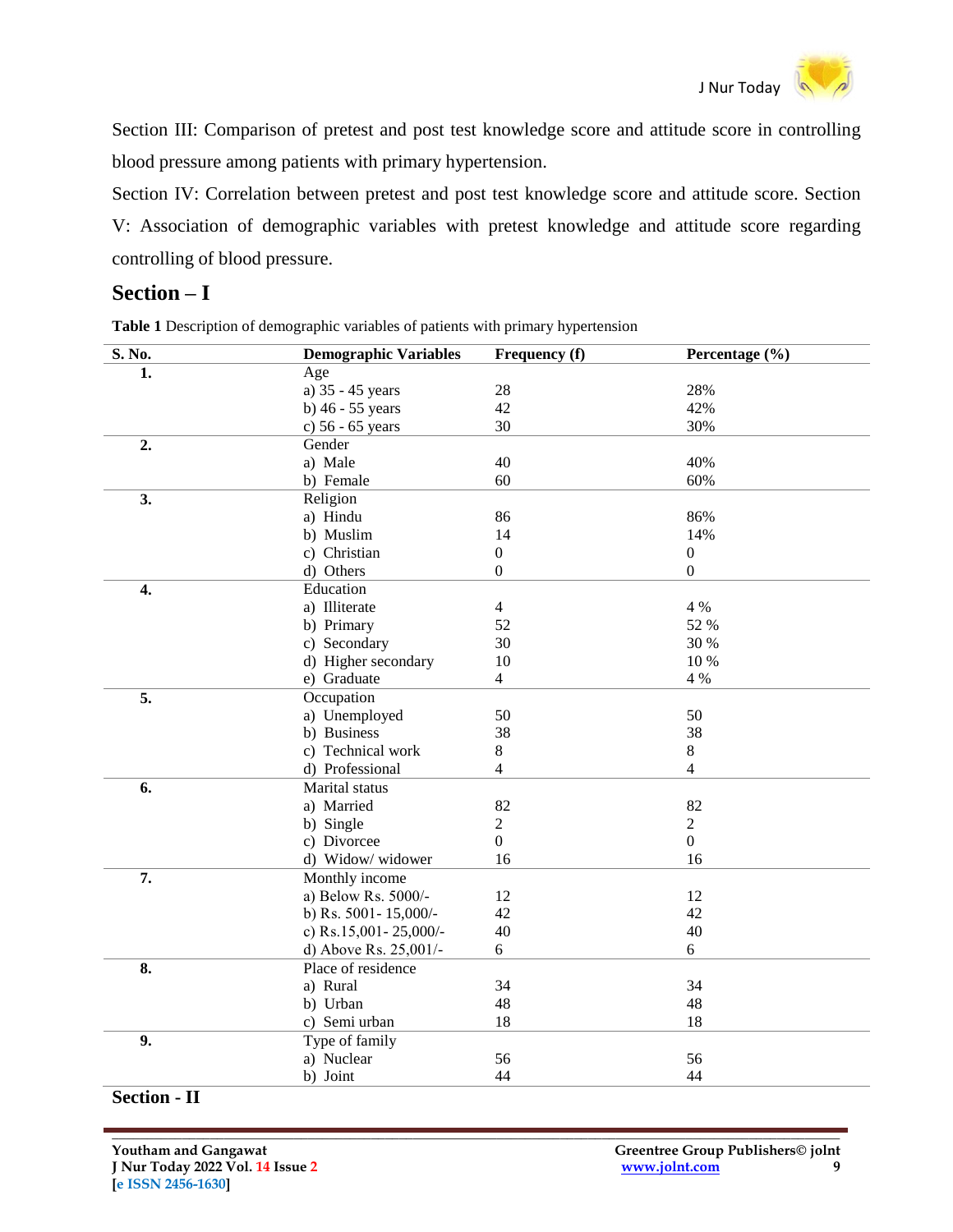

Table 2 Description of Pretest and Post test Level of Knowledge in Controlling Blood Pressure among the Clients with Primary Hypertension.  $(n = 100)$ 

| ~             | . .<br>.               |    |                |     |                  |  |
|---------------|------------------------|----|----------------|-----|------------------|--|
| <b>S. No.</b> | <b>Knowledge Level</b> |    | <b>Pretest</b> |     | <b>Post Test</b> |  |
|               |                        |    | $\%$           |     | $\%$             |  |
| . .           | Poor Knowledge         | 50 | 50             |     |                  |  |
| ∍<br>∸.       | Adequate Knowledge     | 50 | 50             | 84  | 84               |  |
|               | Good Knowledge         |    |                | l h | I N              |  |

Table 2 shows that among 100 patients with primary Hypertension, 50 (50%)

had poor knowledge and 50 (50%) had adequate level of knowledge in pretest. In post test, 84 (84%) gained adequate level of knowledge and 16 (16%) had good level of knowledge.

#### **Section – III**

**Table 3** Descriptions of pretest and post test attitude level in controlling blood pressure among the clients with primary hypertension.

| <b>S. No.</b> | <b>Attitude Level</b>          | <b>Pretest</b> |               | <b>Post Test</b> |      |
|---------------|--------------------------------|----------------|---------------|------------------|------|
|               |                                |                | $\frac{0}{0}$ |                  | $\%$ |
|               | Unfavourable attitude          |                |               |                  |      |
| 2.            | Moderately favourable attitude | 98             | 98            | 58               | 58   |
| $\cdot$       | Most favourable attitude       | $^{(1)}$       |               | 42               |      |

Table 3 shows that (2%) patient had unfavorable attitude and (98%) patients had moderately favourable attitude in pretest. In post test, (58%) patients had moderately favorable attitude and (42%) of them had most favorable attitude.

**Table 4** Distribution of Statistical Value of Pretest and Post Test Knowledge Score in Controlling Blood Pressure  $(n = 100)$ 

| S. No.   | Knowledge | Mean | S.D  | 't' Value | <b>Level of Significance</b> |
|----------|-----------|------|------|-----------|------------------------------|
| д.       | Pretest   | 10.9 | 3.26 | $22.62*$  | 0.05                         |
| ◠<br>ہ ک | Post test | .14  | 2.93 |           |                              |

Table 4 shows that the calculated value of "t" is 22.62 at 99 (df) which is greater than the table value  $(t=2)$  is significant at 0.05 level of significance. Therefore there is significant difference between pretest and post test mean score. It implies that the knowledge score of patients with primary hypertension in controlling their blood pressure was improved significantly after intervening IEC package.

#### **Section – IV**

| S. No. |          | Mean  | S.D  | Value  | <b>Level of Significant</b> |
|--------|----------|-------|------|--------|-----------------------------|
| 1.     | Pre test | 12.72 | 3.55 | 18 Q7* | 0.05                        |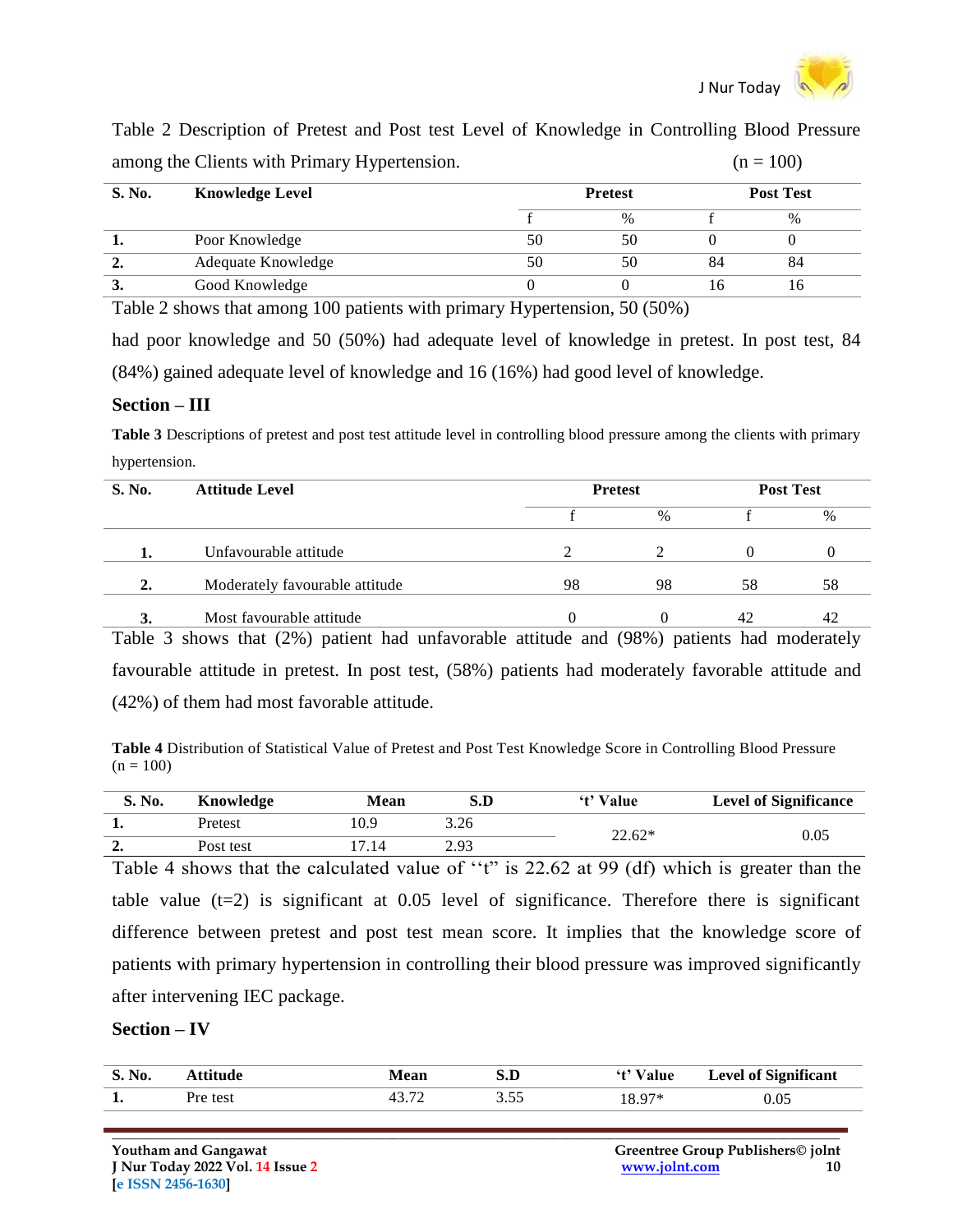

**Table 5** Distribution of Statistical Value of Pretest and Post Test Attitude Score in Controlling Blood Pressure( $n = 100$ ) Table 5 shows that the calculated value of  $\mu$ <sup>\*</sup> is 18.97 at 99 (df) which is greater than the table value ( $t= 2$ ), is significant at 0.05 level of significance. Therefore there is a significant difference between the pretest and post test mean score. It implies that the attitude towards controlling blood pressure was improved significantly after the IEC package.

**Table 6** Correlation between pretest knowledge score and attitude score regarding controlling blood pressure ( $n = 100$ )

| S. N <sub>0</sub><br>NO. | Pretest   | Mean                           | D<br>U       |      |
|--------------------------|-----------|--------------------------------|--------------|------|
| ı.                       | Knowledge | 0.9                            | 3 ገ6<br>J.∠∪ | U.30 |
| $\rightarrow$<br>ہ ہے    | Attitude  | $\overline{\phantom{a}}$<br>⊶. | $ -$<br>J.JJ |      |

Table 6 shows that there is a positive correlation between the knowledge score and attitude score in

pretest.

Table 7 Correlation between post test knowledge score and attitude score regarding controlling blood pressure(n = 100)

| d.                             | <b>Post Test</b> | Mean     | J.D               |  |
|--------------------------------|------------------|----------|-------------------|--|
| . .                            | YZ.<br>Knowledge | -<br>.14 | $\Omega$<br>ل ر.پ |  |
| $\overline{\phantom{a}}$<br>∸. | Attitude         | JJ.L     | ۱Ω<br><u></u>     |  |

Table 7 shows that there is positive correlation between the knowledge score and attitude score towards controlling blood pressure in post test.

#### **Section - V**

| S. No.           | <b>Demographic Variables</b> | <b>Frequency</b> | P - value | Chi    | Significant     |
|------------------|------------------------------|------------------|-----------|--------|-----------------|
| 1.               | Age                          |                  |           |        |                 |
|                  | a) 35 - 45 years             | 28               | 0.01      | 2.16   | Not Significant |
| 2.               | Gender                       |                  |           |        |                 |
|                  | a) Male                      | 40               | 0.00109   | 10.666 | Significant     |
|                  | b) Female                    | 60               |           |        |                 |
| 3.               | Religion                     |                  |           |        |                 |
|                  | a) Hindu                     | 86               |           |        | <b>Not</b>      |
|                  | b) Muslim                    | 14               | 0.39316   | 2.99   | Significant     |
| $\overline{4}$ . | Education                    |                  |           |        |                 |
|                  | a) Illiterate                | $\overline{4}$   |           |        |                 |
|                  | b) Primary                   | 52               | 0.106556  | 7.6195 | <b>Not</b>      |
|                  | c) Secondary                 | 30               |           |        | Significant     |
|                  | d) Higher secondary          | 10               |           |        |                 |
|                  | e) Graduate                  | 4                |           |        |                 |
| 5.               | Occupation                   |                  |           |        | <b>Not</b>      |
|                  | a) Unemployed                | 50               | 0592504   | 1.9043 | Significant     |
|                  | b) Business                  | 38               |           |        |                 |
|                  | c) Technical work            | 8                |           |        |                 |
|                  | d) Professional              | 4                |           |        |                 |
| 6.               | Marital status               |                  |           |        |                 |
|                  | a) Married                   | 82               | 0.93845   | 0.127  | <b>Not</b>      |
|                  | b) Single                    | $\sqrt{2}$       |           |        | Significant     |
|                  | c) Divorcee                  | $\boldsymbol{0}$ |           |        |                 |
|                  | d) Widow/ widower            | 16               |           |        |                 |

**Table 8** Association of demographic variables with pretest knowledge score in controlling blood pressure  $(n = 100)$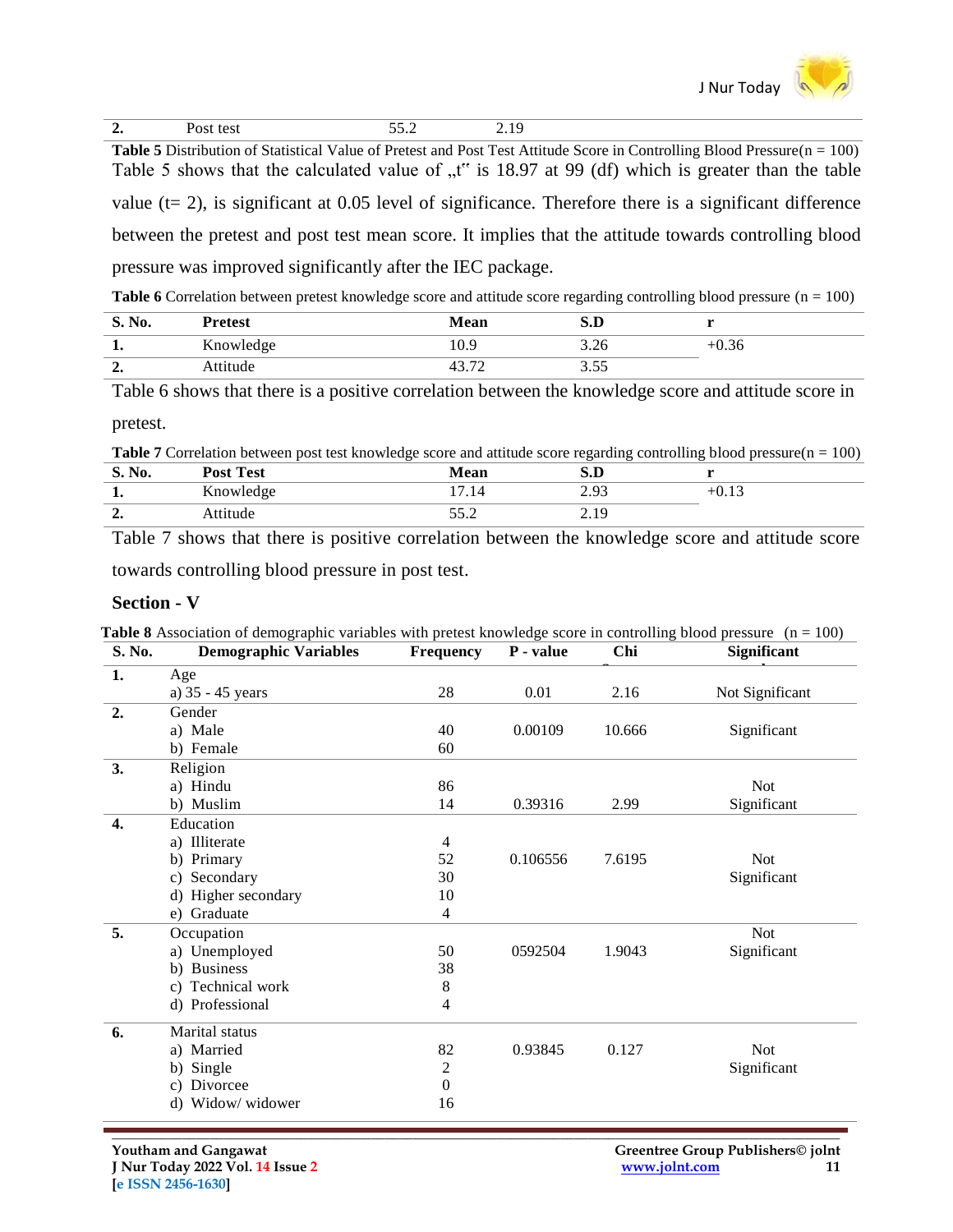

| 7.  | Monthly income           |                |          |         |             |
|-----|--------------------------|----------------|----------|---------|-------------|
|     | a) Below Rs. $5000/-$    | 12             |          |         |             |
|     | b) Rs. 5001-15,000/-     | 42             | 0.000805 | 16.7246 | Significant |
|     | c) Rs. $15,001-25,000/-$ | 40             |          |         |             |
|     | d) Above Rs. $25,001/-$  | 6              |          |         |             |
| 8.  | Place of residence       |                |          |         |             |
|     | a) Rural                 | 34             | 0.831421 | 0.3692  | <b>Not</b>  |
|     | b) Urban                 | 48             |          |         | Significant |
|     | c) Semi urban            | 18             |          |         |             |
| 9.  | Type of family           |                |          |         | <b>Not</b>  |
|     | a) Nuclear               | 56             | 0.08082  | 3.0483  | Significant |
|     | b) Joint                 | 44             |          |         |             |
| 10. | Dietary pattern          |                |          |         |             |
|     | a) Vegetarian            | $\overline{4}$ | 0.307434 | 1.0417  | <b>Not</b>  |
|     | b) Non-vegetarian        | 96             |          |         | Significant |

Table 8 shows the association of knowledge score with selected demographic variables by Chi test. Gender and Monthly income are associated with pre test knowledge score but Age Religion, education, occupation, marital status, place of residence, type of family and dietary pattern are not associated with pre test knowledge score.

#### **Major Findings of the Study were as follows**

- $\triangleright$  The pre-test mean value of knowledge was 10.9
- $\triangleright$  The post test mean value of knowledge was 17.14
- $\triangleright$  The obtained "t" value for comparison of knowledge score at p<0.05 level was 22.62
- $\triangleright$  The pre-test mean value of attitude was 43.72
- $\triangleright$  The post test mean value of attitude was 55.2
- $\triangleright$  The obtained "t" value for comparison of attitude score at p<0.05 level was 18.97
- $\triangleright$  The correlation between knowledge score and attitude score in pre-test was +0.36
- $\triangleright$  The correlation between knowledge score and attitude score in post test was +0.13

 The demographic variables Association of knowledge score with selected demographic variables by  $\chi^2$  test. Gender and Monthly income are associated with pre test knowledge score but age, religion, education, occupation, marital status, place of residence, type of family, and dietary pattern are not associated with pre test knowledge score.